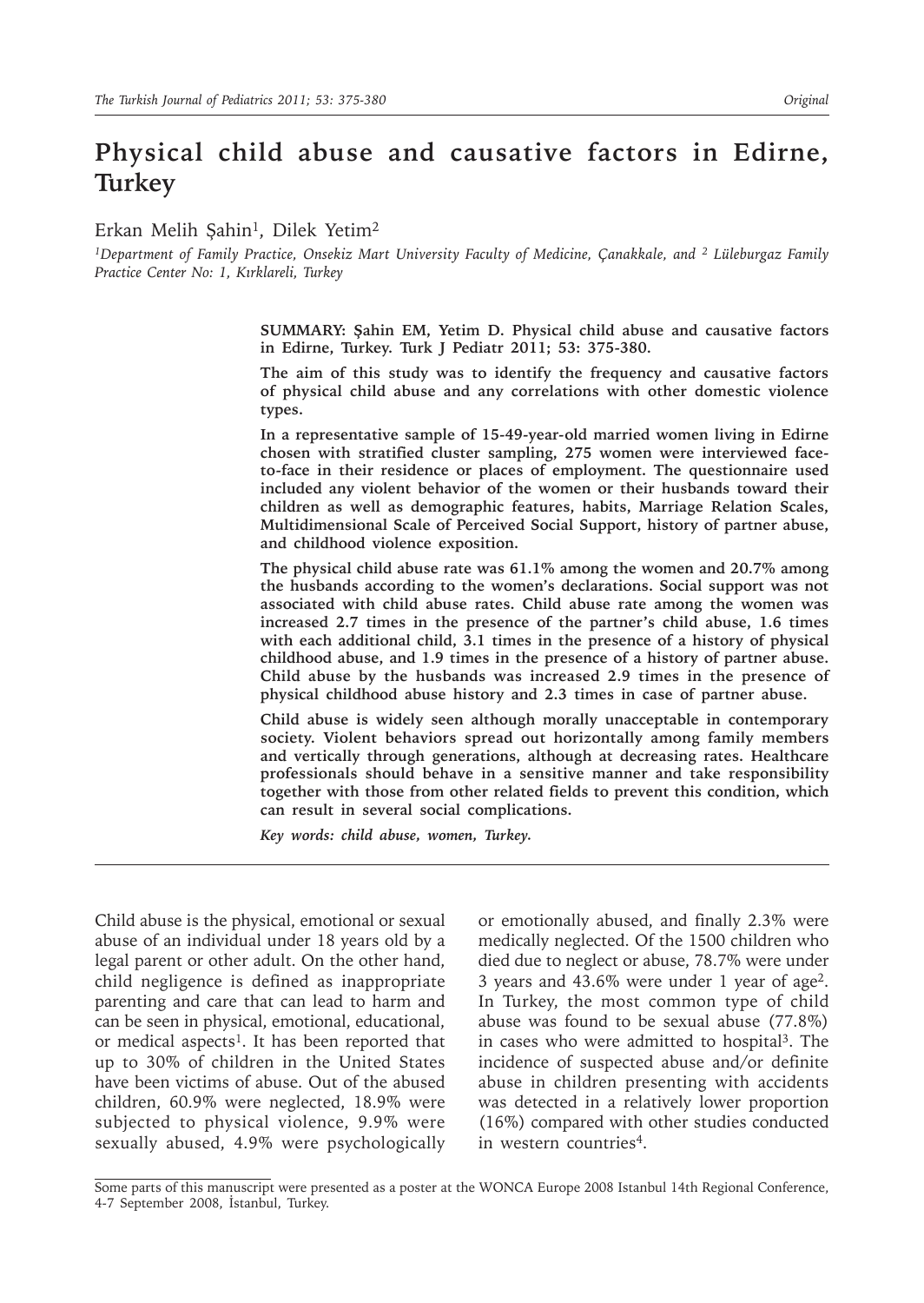Risk factors for child abuse were described across four domains: individual child or adult characteristics, family functioning, community level, and the sociocultural context<sup>5</sup>. The risk factors detected for children being subjected to physical violence may include: poverty, history of domestic violence, social isolation, weak impulse control, substance abuse, mental illnesses, single parents, small children, premature birth, congenitally malformed babies, behavioral problems, growth retardation, and adoption2,6. Doctors may be the first to detect the abuse. Detecting neglect and abuse is possible with awareness of the risk factors, possible abuse signs on a child and parental behavior. The most important element in approaching an abused child is making sure the child will no longer be harmed7.

Our aim in this study was to identify the frequency and influencing factors of physical violence towards children in Edirne, Turkey and any possible relationship with other kinds of domestic violence and child abuse.

## **Material and Methods**

The study universe of this cross-sectional descriptive study was married women between 15-59 years of age, living in Edirne city center. A representative sample was chosen using the stratified cluster sampling method. The women were divided into three levels according to their educational status (illiterate, primary school graduates, high school or higher graduates), two levels according to their working status (housewives who never had a job with an income, other) and two levels according to age (15-39 and 40-59 years). Data of the city health directorate was used to decide the four clusters with known geographic borders and population counts. The numbers of women selected from each cluster and layer were identified according to population counts.

Women who had suitable characteristics for each layer were selected randomly for each cluster and invited to participate in the study. All participants were given the informative form and were asked for their verbal consent. Among 306 women invited, 35 did not want to participate in the study (11.4%); the same numbers of different volunteers were selected from the same area with the same criteria. The interviews were carried out with 275 women

who had children. The surveys were completed by the researcher during face-to-face interviews, which lasted approximately 30 minutes. The data collecting process was completed between May-September 2007. The identities of the women were not disclosed.

For the women included in the study, physical violence towards children was defined as follows: physical injury inflicted upon a child with cruel and/or malicious intent, which could be the result of punching, beating, kicking, biting, burning, shaking, using a weapon or restraints or one's body, size, or strength against, or otherwise harming a child physically. Partner abuse was described as physical, sexual or psychological harm by a partner or spouse.

The questionnaire used for data collection was prepared by the researchers for this study. It included items on the violent behaviors of women and their spouses towards their children, demographic data, smoking and drinking habits, the presence of partner abuse, and childhood abuse history of the women and spouses as well as the Maudsley Marriage Relationship Scale (MRS) and Multidimensional Perceived Social Support (MPSS) Form.

The Maudsley MRS consists of 10 questions on a scale of 0 to 8 points; an increasing score represents the deterioration in the marriage relationship8. It also has a sexual life subscale of 5 questions aiming to identify the couple's sexual life quality. The MPSS consists of 12 questions on a scale of 1 to 7 points; an increasing score indicates an increase in the perceived social support. The scale has private person, family and friend subscales<sup>9</sup>.

To assess the readability and comprehensibility of the questions, a trial run was carried out with 10 women from different socioeconomic levels who applied to Trakya University Hospital polyclinics for a variety of reasons, and any necessary corrections were done.

The data were transferred to digital context and analyzed. The relationship between the variables was examined using Mann-Whitney U, Spearman chi-square and Kruskal-Wallis analysis. After Kruskal-Wallis analysis, the Dunn test was used for post-hoc analysis. Logistic regression model with backward elimination was used to identify the effects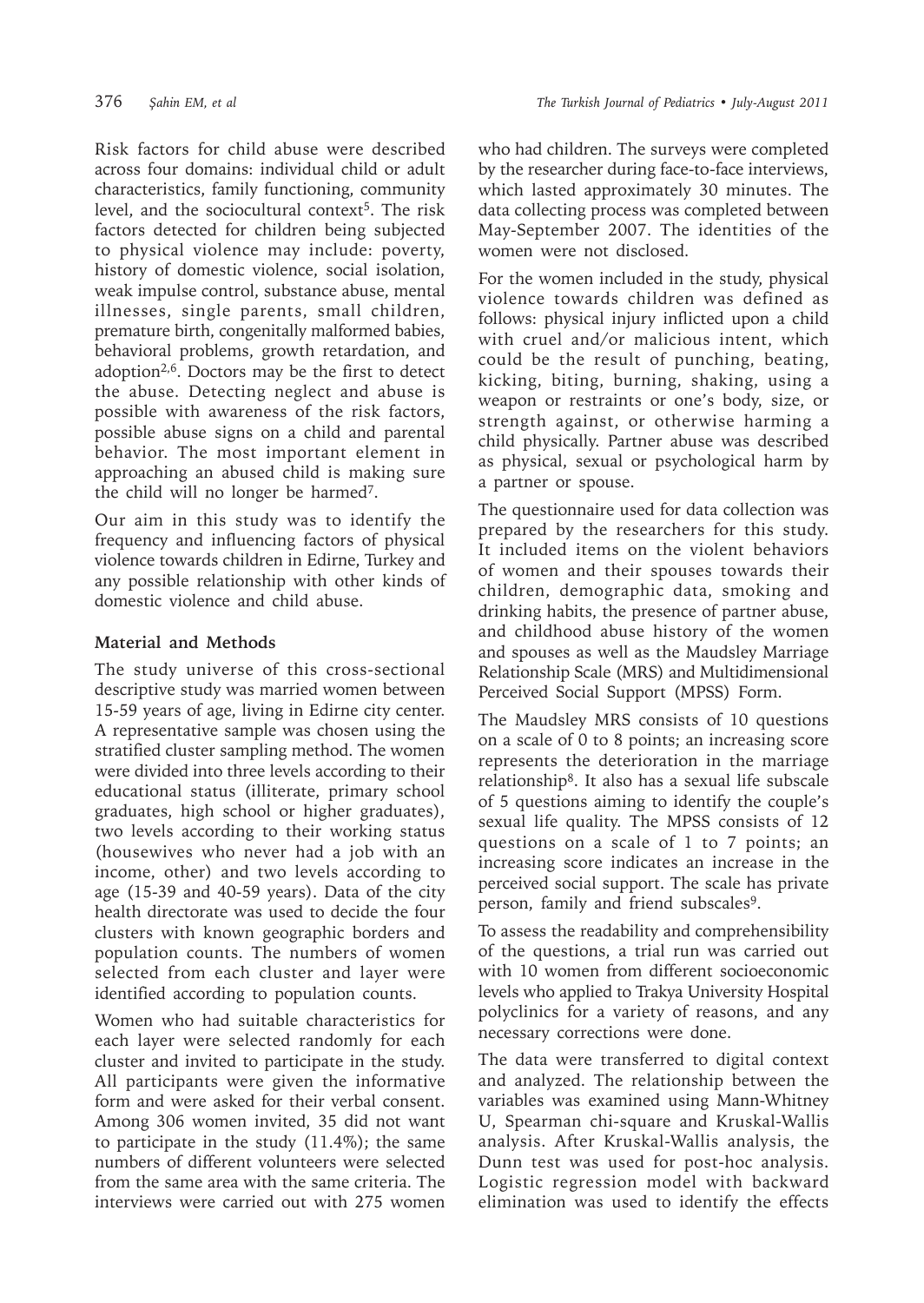of various factors affecting child abuse by the women and their spouses/partners. The main significance limit was accepted to be  $p < 0.05$ , and absolute p values were given after every analysis.

#### **Results**

Various socioeconomic features and MRS and MPSS scores of the participants are presented in Table I. The smoking rate of the women was 35.3% and of spouses was 63.1%. While 67 of the women (21.9%) were social drinkers and 7 (2.3%) were regular alcohol users, 131 of their spouses (42.8%) were social drinkers and 92 (30.1%) were regular alcohol users. Eleven (3.6%) spouses were reported as having had a gambling habit.

According to the statements of the 275 women interviewed, 168 (61.1%) of the women and 57 (20.7%) of the spouses physically abused their children. The frequency of child abuse among the women and the spouses is given in Table II. Scarring from beatings was present in 3 (1.8%) of the women and 4 (7.0%) of the spouses. Frequency of child abuse by women correlated with the frequency of their spouse's abuse (Kendall's tau-b=0.237,  $p < 0.001$ ).

The frequency of physical child abuse by the women was positively correlated with the duration of the marriage (Kendall's tau-b=0.093, p=0.046), number of children (Kendall's taub=0.186, p=0.001), MRS score (Kendall's  $tau-b=0.151$ ,  $p=0.001$ ), and MRS sexual life subscale score (Kendall's tau-b=0.147, p=0.002), and was negatively correlated with their educational level (Kendall's tau-b=- 0.162, p=0.003), the educational level of their spouses (Kendall's tau-b= $-0.183$ , p= $0.001$ ), alcohol use (Kendall's tau-b=-0.163, p=0.004), and family income (Kendall's tau-b=-0.140, p=0.003). While the frequency of physical child abuse by the women was not correlated with their age, age of first marriage or MPSS scores, there was a negative correlation with the MPSS family subscale score (Kendall's tau $b=-0.100$ ,  $p=0.044$ ). The women's working status, whether they lived in a nuclear or extended family and smoking status had no significant effect on the child abuse status of the women.

While 73.3% of women who had an arranged marriage applied physical child abuse, the rate was 63.3% among women who married without parental consent and 55.2% among those who married by mutual understanding (p=0.027). Out of those who only had a civil registration of their marriage, 41.6% applied child abuse, while among those who also conducted religious formalities, 63.2% applied abuse (p=0.038).

According to the declaration of the women, the physical child abuse of the spouses was not correlated with their age, duration of marriage, educational status of the women or spouses, child count, or the spouse's alcohol consumption. There was no significant difference between the spouse's child abuse

| Age                                                      | $37.80 \pm 9.18$ (min 17, max 59)       |                          |
|----------------------------------------------------------|-----------------------------------------|--------------------------|
| Husband's age                                            | $42.00 \pm 9.80$ (min 21, max 76)       |                          |
| Child count                                              | $1.83 \pm 0.94$ (min 1, max 7)          |                          |
| Educational status                                       | Illiterate 7.2\%                        | Primary school 11.8%     |
|                                                          | Literate $0.3\%$                        | High school 35.6%        |
|                                                          | Primary school 32.7%                    | University 12.4%         |
| Educational status of husbands                           | Illiterate 1.0%                         | Primary school 13.7%     |
|                                                          | Literate 1.0\%                          | High school 35.9%        |
|                                                          | Primary school 26.8%                    | University 20.6%         |
| Family size                                              | $3.58 \pm 1.13$ (min 2, max 10) persons |                          |
| Family income (monthly)                                  | $1232 \pm 961$ YTL                      |                          |
| Income per family member                                 | 386±327 YTL                             |                          |
| Maudsley Marriage Relation Scale score                   |                                         | $22.21 \pm 17.65$ points |
| $0$ (best) to $80$ (worst)                               |                                         |                          |
| Multidimensional Scale of Perceived Social Support score |                                         | $71.87 \pm 13.04$ points |
| 12 (worst) to $84$ (best)                                |                                         |                          |

|  |  |  | Table I. Sociodemographic Features of Participants |  |  |  |
|--|--|--|----------------------------------------------------|--|--|--|
|--|--|--|----------------------------------------------------|--|--|--|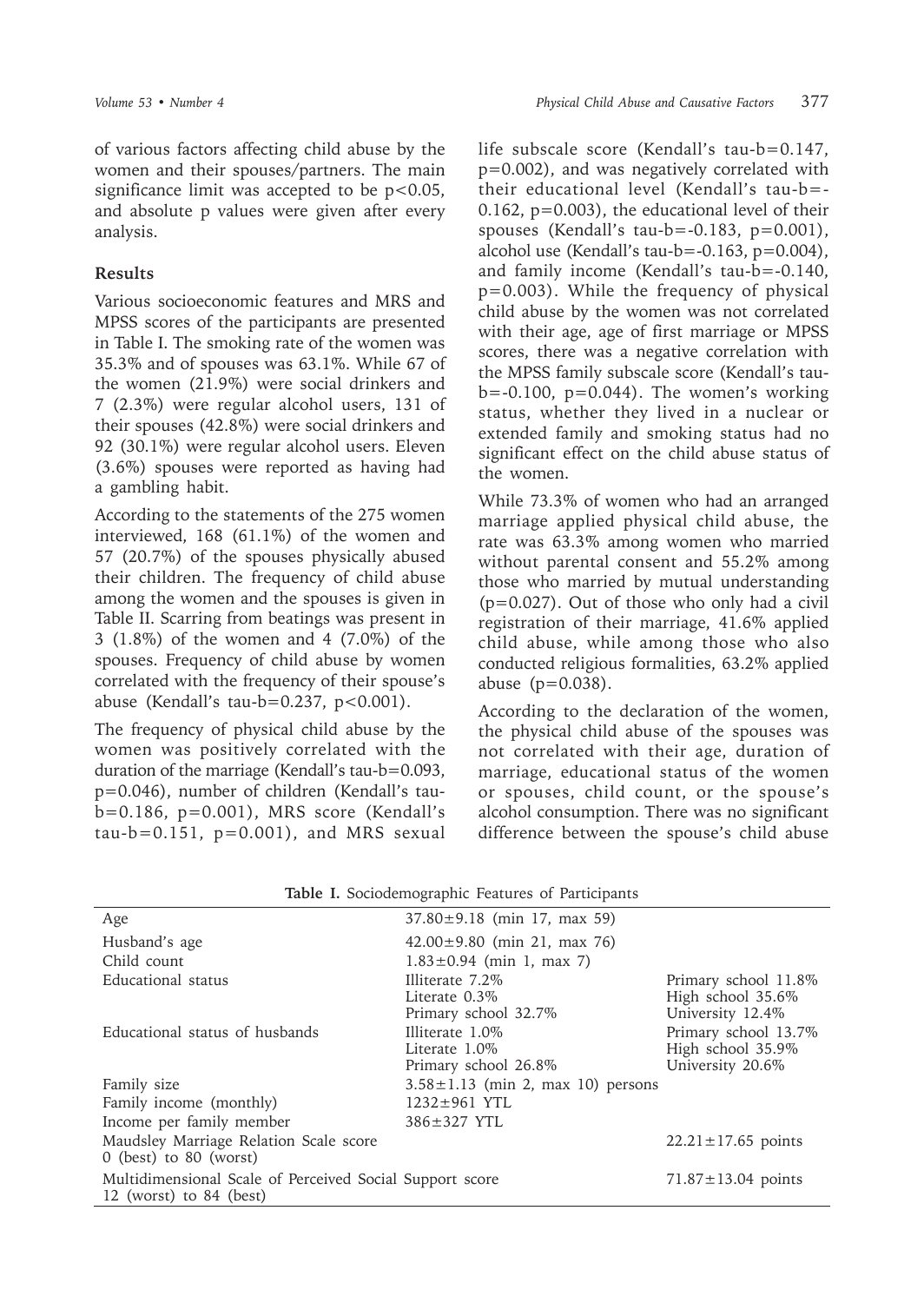|            | Women<br>$n \ (\%)$ | Partners/spouses<br>$n \ (\%)$ |
|------------|---------------------|--------------------------------|
| Never      | 107 (38.9%)         | 218 (79.2%)                    |
| Rarely     | 91 (33.0%)          | 39 (14.2%)                     |
| Seldom     | 64 (23.4%)          | 12 (4.4%)                      |
| Frequently | 13 (4.7%)           | $6(2.2\%)$                     |
| Total      | 275 (100.0%)        | 275 (100.0%)                   |

**Table II.** Frequency of Physical Child Abuse

and the type of marriage (civil/religious), the working status of the women or their spouses, family types, and smoking or gambling habits. While the frequency of the child abuse of spouses was negatively correlated with the family income (Kendall's tau-b=-0.133, p=0.007), it was positively correlated with the MRS score (Kendall's tau-b=0.123, p=0.012) and MRS sexual life subscale score (Kendall's  $tau-b=0.099, p=0.049$ ).

The physical child abuse rate was 70.5% among women who experienced physical abuse in their childhood while it was 46.8% among women who did not  $(p<0.001)$ . This trend was also valid for the spouses (30.2% versus 11.5%, p<0.001). The child abuse rate was also higher in women who experienced maltreatment by their spouses than in those who did not (68.6% vs. 49.1%; p=0.001).

The causative factors of child abuse by women and their husbands/partners were analyzed in logistic regression models with backward elimination. The accuracies of the models were 68.0% and 79.3% in the women and their spouses, respectively. The results of the models are listed in Tables III and IV. The child abuse rate among the women was increased 2.7 times in the presence of partner

child abuse, 1.6 times with each additional child, 3.1 times in the presence of a history of physical childhood abuse, and 1.9 times in the presence of a history of partner abuse. Child abuse by the spouses/partners was increased 2.9 times in the presence of physical childhood abuse history and 2.3 times in the presence of partner abuse.

### **Discussion**

Child abuse is seen widely in contemporary society although considered morally unacceptable. Results of this study have shown that the physical child abuse was seen in more than half of the women and one-fifth of spouses/partners according to the women's declarations. Similar and even higher rates were reported in other studies carried out in our country, such as in Van (63.7% of women and  $41.7\%$  of husbands<sup>10</sup>), Sivas (87.4% of mothers<sup>11</sup>) and Istanbul (76.7% of mothers 12). Lower rates were reported from other countries, but most of the cases might be concealed in studies carried out with healthcare applicants13.

Child abuse rates are constantly higher in mothers than fathers. This may be explained by the fact that mothers, whether working or

|                                            |         |            | 95% confidence interval |             |  |
|--------------------------------------------|---------|------------|-------------------------|-------------|--|
|                                            | p       | Odds Ratio | Lower limit             | Upper limit |  |
| Husband's child abuse (1)                  | 0.008   | 2.724      | 1.303                   | 5.697       |  |
| Child count                                | 0.018   | 1.571      | 1.080                   | 2.285       |  |
| Marriage type (1)                          | 0.117   |            |                         |             |  |
| Marriage type (2)                          | 0.296   |            |                         |             |  |
| History of physical abuse in childhood (1) | < 0.001 | 3.106      | 1.789                   | 5.394       |  |
| Partner abuse (1)                          | 0.024   | 1.930      | 1.091                   | 3.412       |  |
| Constant                                   | 0.578   |            |                         |             |  |

**Table III.** Multivariate Logistic Regression Model for Child Abuse Among Mothers

Husband's child abuse: no=0, yes=1. Marriage type: despite negative family decision=0, mutual agreement=1, traditional family decision=2. History of physical abuse in childhood:  $no=0$ ,  $yes=1$ . Partner abuse:  $no=0$ ,  $yes=1$ .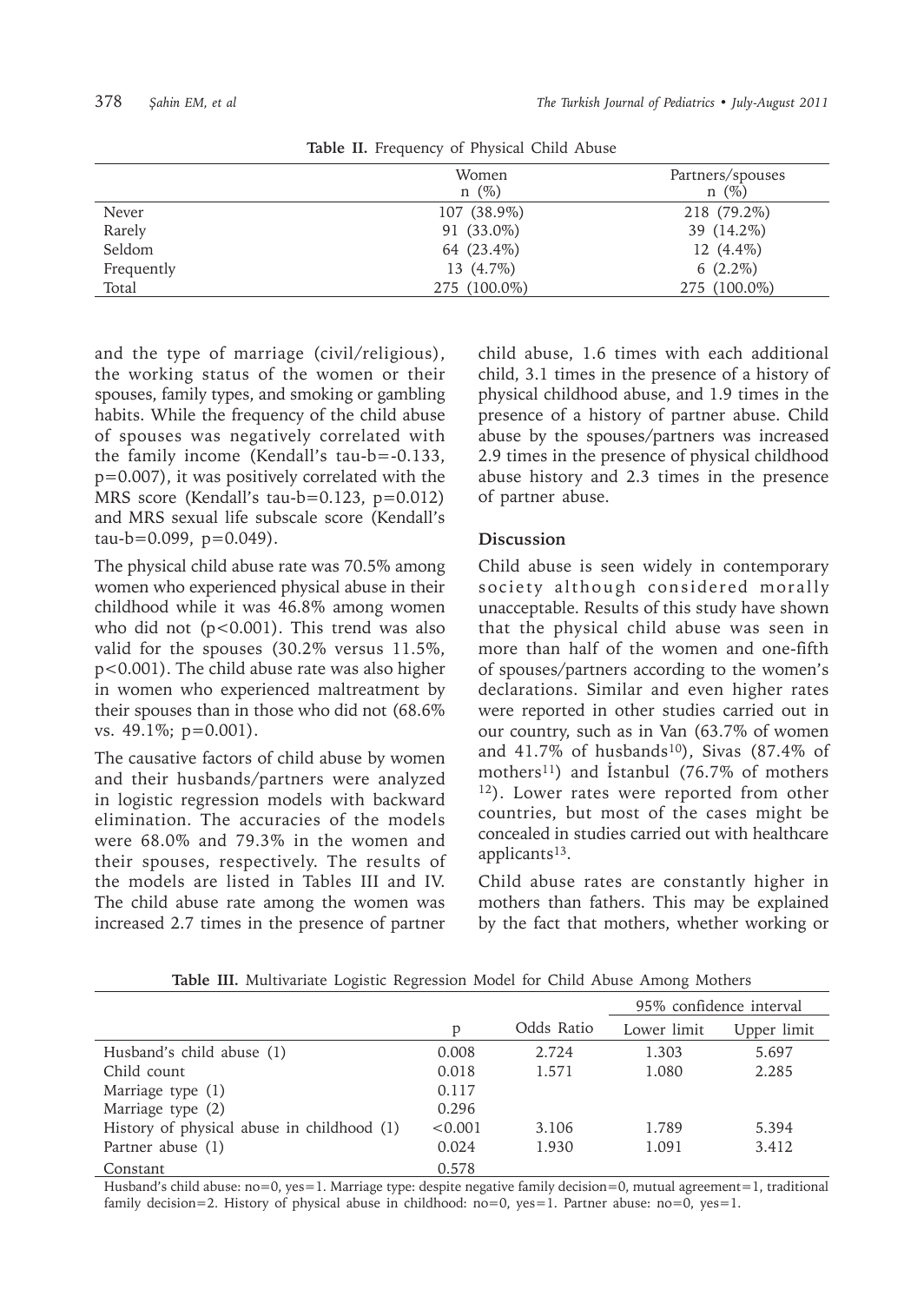|                                            |         |            | 95% confidence interval |             |
|--------------------------------------------|---------|------------|-------------------------|-------------|
|                                            | p       | Odds Ratio | Lower limit             | Upper limit |
| Income                                     | 0.091   |            |                         |             |
| History of physical abuse in childhood (1) | 0.002   | 2.880      | 1.496                   | 5.542       |
| Applying partner abuse (1)                 | 0.070   |            |                         |             |
| Child abuse by women (1)                   | 0.020   | 2.338      | 1.140                   | 4.794       |
| Constant                                   | < 0.001 |            |                         |             |

**Table IV.** Multivariate Logistic Regression Model for Child Abuse Among Fathers

History of physical abuse in childhood: no=0, yes=1. Applying partner abuse: no=0, yes=1. Child abuse by women:  $no=0$ ,  $ves=1$ .

not, take the primary responsibility of child care while the men spend more time outside the house. As the primary care responsibility belongs to the mothers, disciplining the child may bring with it a certain amount of violence.

Higher child abuse rates have been reported in conjunction with younger ages of the mother and father<sup>12</sup>, but there was no such correlation in our results. Higher family support in the traditional family structure may add to coping resources of young couples, thus limiting physical abuse rates; on the other hand, traditional parenting excuses violence. Our results show that physical child abuse by women increases as the number of children and duration of marriage increase, and decreases with increasing educational levels of the women and their spouses, parallel to other similar studies $14,15$ . Educational status changes parenting practices as well as increases social status and income. It is accepted that the economical situation is one of the main factors affecting child abuse<sup>16</sup>. Similar to other studies, we found that the physical child abuse rates decreased as the income levels of the families increased6,10. Chronic disease of the parents or the child and age and sex of the child would be other factors that affect violence, but they were not included in our study.

Child abuse was detected to increase when accompanied by partner abuse toward women or experienced childhood violence<sup>6,12</sup>. Violent behaviors spread horizontally among family members and vertically through generations. The only hope is to be found in the decreasing rates. Concordant with national and international results, the most powerful determinant of physical child abuse was partner abuse and the presence of child abuse history. Similar results

were obtained in a primary care based study in İstanbul12. In a study carried out in the United States, it was found that having been a victim of violence as a child increased the infliction of violence to their own children in both men and women<sup>14</sup>. A bad marital relationship was found to increase child abuse, similar to other studies15-17.

A systematic, multidisciplinary and settled approach is required in the prevention of and protection from child abuse. It was found that 61% of deaths due to child abuse are preventable16. Screening and risk evaluation should be followed by intensive investigation when needed. Education and counseling should be included in preventive services. Since the presence of child abuse history in a family accompanies partner abuse, screening of domestic violence in a household can prevent different kinds of future abuses. The knowledge and skills of primary care physicians on the prevention, diagnosis and treatment of child abuse should be enhanced. Healthcare professionals should be concerned and work in coordination with other professions to prevent this condition, which can result in several social complications. Qualified national social services should accompany healthcare services to achieve better results.

#### **REFERENCES**

- 1. Gawinski B, Ruddy N. Protecting the family: domestic violence and the primary care clinician. In: McDaniel SH, Campbell TL, Hepworth J, Lorenz A (eds). Family-Oriented Primary Care: A Manual for Medical Providers (2nd ed). USA: Springer Science and Business Media Inc.; 2005: 377-399.
- 2. Meit SS, Fitzpatrick KM, Selby JB. Domestic violence: intimate partner violence. In: Rakel RE (ed). Textbook of Family Medicine (7th ed). Philadelphia: Saunders, Elsevier; 2007: 47-67.